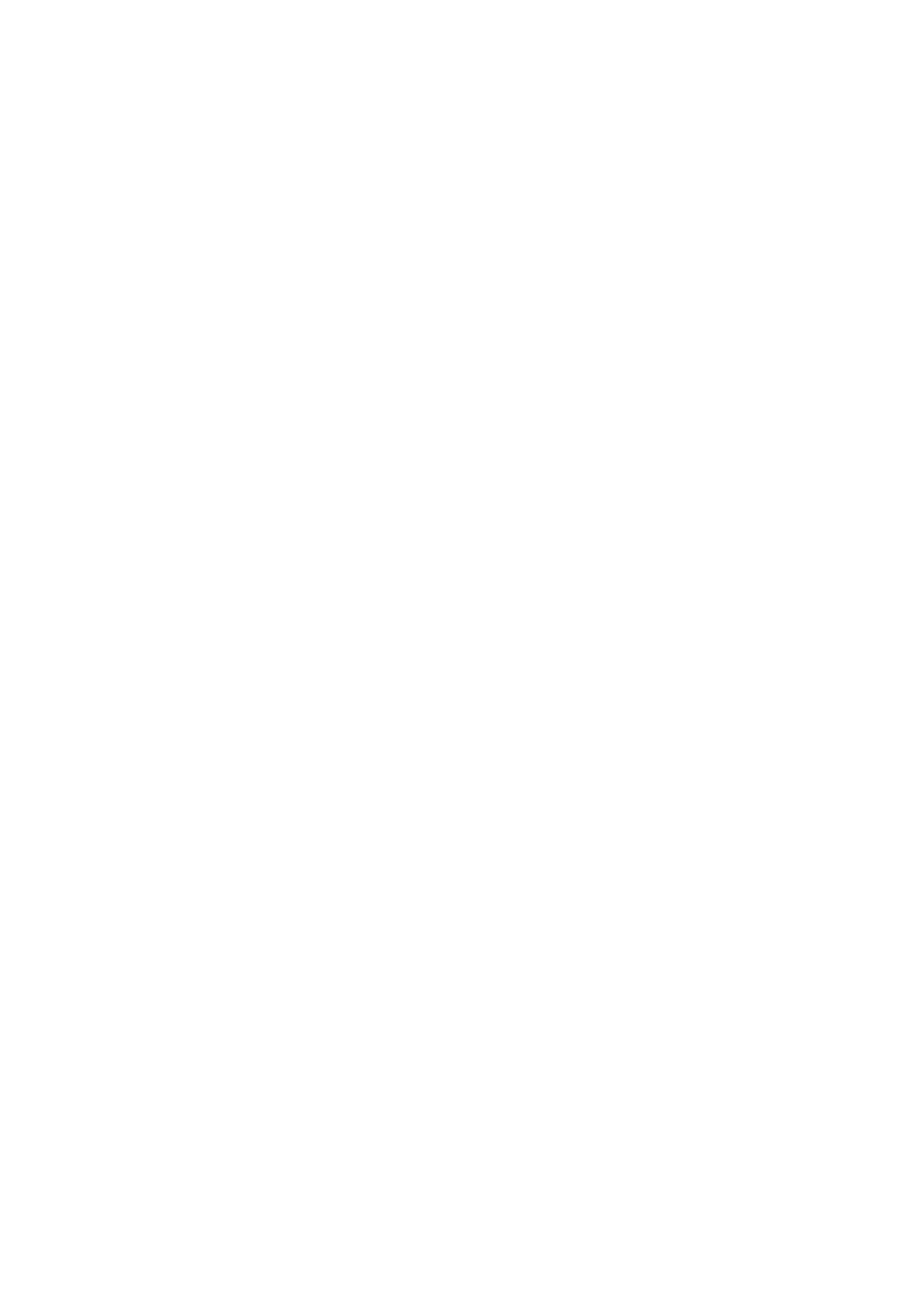### **Culture and Participation Plenary**

#### *Friday 26 August 2016 (Morning)*

#### *[The Presiding Officer opened the session at 09:33]*

**The Presiding Officer (Ken Macintosh):** Good morning. Welcome to our third plenary session and our third theme, which is culture and participation.

I ask David Leventhal to kick us off this morning. David works with the Mark Morris Dance Group and is the programme director and the founding teacher of the group's programme for Parkinson's disease, which is now used as a model in—I think—125 communities in 16 countries. I ask him to come forward and address the Summit.

#### 09:33

<span id="page-2-0"></span>**David Leventhal (Programme Director and Founding Teacher, Mark Morris Dance Group's Dance for PD Programme, New York):** Good morning, everybody. I express my sincerest thanks to the Presiding Officer, to our distinguished guests, to Sir Jonathan Mills for the invitation and to the incredible team that has organised our three days together.

I know that it is early, but I want to start with a little bit of movement to get us going. Do not worry—you can stay exactly where you are. I want us to get into the mind of a dancer. We are going to start out with some basic movement and then I will talk a little bit about how dancers think about movement differently from regular folks.

First, take your hands to one side of your table and reach down four times on that side—this is good for us, anyway—and do the same on the other side. Now, we go back to the first side again. One, two, three, four. That is very nice, everybody. Excellent. Now we go back to the other side. Brilliant.

Now, we do the same thing but with a little opening of our hands to either side. That is good nice long fingers. Think about all that blood that you are getting circulating. Excellent. It looks great from here. I hope you can all see it. [*Laughter*.] Now, reach up as high as you can, stretching your arms and stretching out. Good. That is our basic movement.

Now, what if I said that you should imagine that you are putting your hands into water that is a little bit too hot, so there is a bit of a retreat? Try that. It is a little hot, so you pull back. Next, what if I said that, instead of just opening your hands, you are

receiving a gift from somebody? You have been waiting for it for 40 years, and suddenly it is there and you bring it back to you. Think of hot water and a gift, and bring it back to your heart. Ah—that changes things.

What if I say that, instead of just stretching, we are actually in a gigantic opera house? You are looking to the top balcony and all your fans are up there. Now, you look at the middle balcony, and then the mezzanine and then the orchestra. You reach up to all of them and you bow.

What if we try that with a little bit of rhythm and we go like this? One and two, open, three, bring it back, and one and two and open, bring it back. Look to the balcony, and the middle, and a little lower, and a little lower, reaching up to the circle, and bow. Wow—you are all hired. [*Laughter*.]

Now, what if we try that with a little bit of music?

One more time. Good. Excellent work. [*Applause*.]

So, we started off with some plain old movement and a little bit of stretching and we turned it into a dance phrase. What if I told you that it is from a piece by the acclaimed choreographer Mark Morris called "Falling Down Stairs", which was commissioned as part of a project done with Yo-Yo Ma? You have learned a little bit of Mark Morris choreography to start your day.

A colleague and I started leading dance classes for people with Parkinson's while I was still a fulltime dancer with the Mark Morris Dance Group. In between rehearsals and performances, including several tours that brought us to the Edinburgh Festival Theatre, we found time to meet a small group of people with Parkinson's at our dance centre in Brooklyn, New York. It was quite radical at the time to see people with Parkinson's in a dance studio rather than a clinic, a hospital or a nursing home. Also radical was the fact that we facilitated a real, legitimate dance class based on technique, Mark Morris repertory like the phrase that you just learned, and creative improvisation.

We emphasised aesthetics over function, imagination over mechanics, as you just did, and creative artistry over repetition. We did not mention symptoms and we did not use the word "therapy". We were not trying to cure anyone of anything. We simply tried to share our skills and knowledge with others who could use them and, in doing so, to improve the quality of life for every individual in our class.

To be honest, at the beginning, we had no idea what we were doing, but we established three guiding principles, or maybe it is better to describe them as hunches. First, a dance programme represents a welcome antithesis to the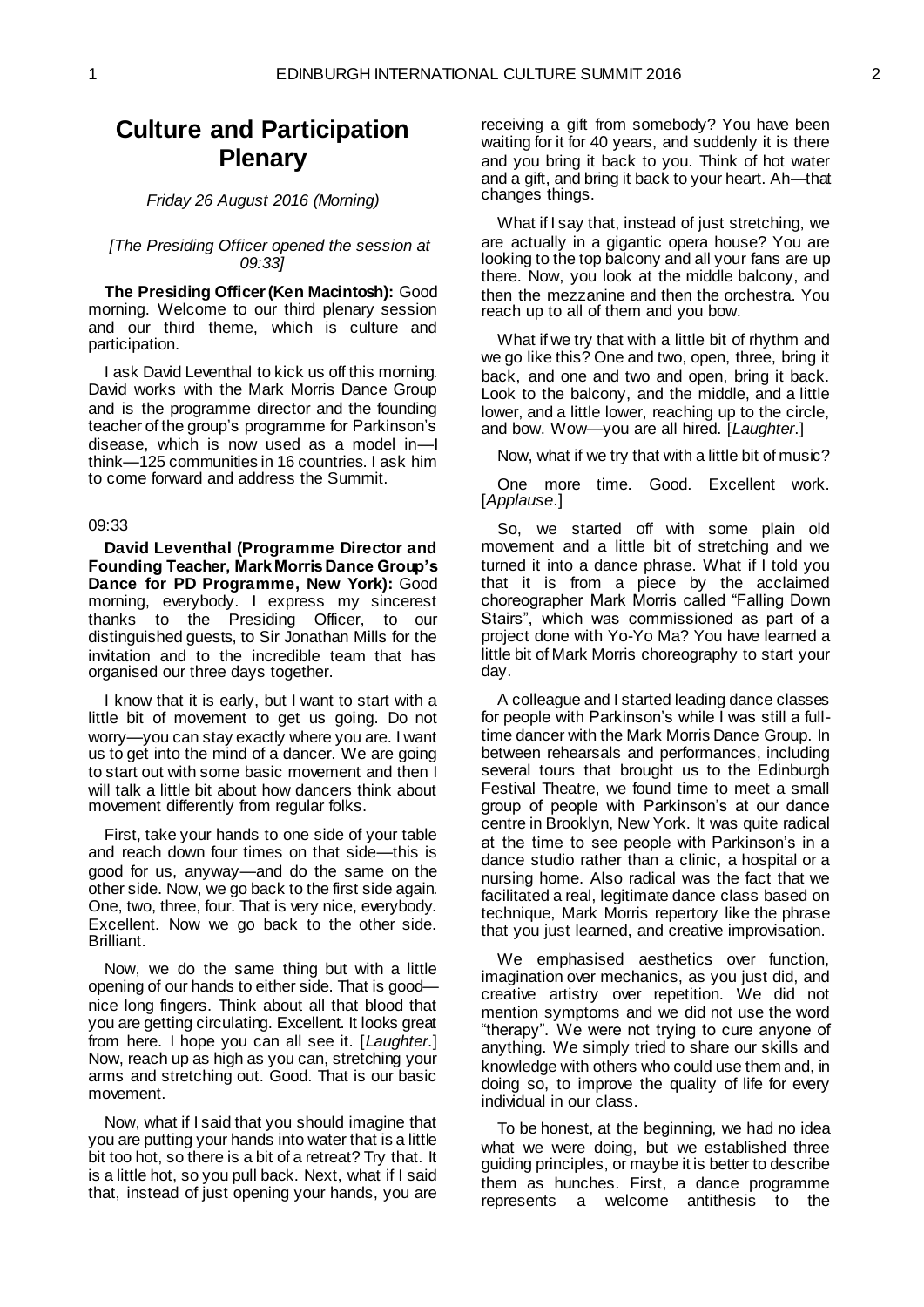medicalisation that so often happens to people who are living with a chronic disease of ageing. In Parkinson's in particular, slowness, rigidity, tremor and balance issues result in people forever seeing themselves as patients. A dance class is a place where people can reidentify as dancers, lifelong learners and artists. It is a place where people are encouraged to ask not "What's the matter with me?" but "What matters to me?"

Secondly, the things that dance artists focus on in their training, which you have all just focused on—imagery, rhythm, co-ordination, expressivity, balance, fluidity and social connection—are the very things that people with Parkinson's need to address to manage their disease progression with dignity. The strategies that dancers spend their years perfecting can seamlessly and pleasurably be repurposed to help people with Parkinson's to learn to move better, express themselves and manage their lives through confidence, creativity and skill rather than relying on the medical system alone.

Thirdly, the sense of community that is created by the act of coming together to dance is as important as the movement that we do. By participating in the process of making art together, our Parkinson's dancers have a better chance of offsetting the isolation and depression that are so prevalent in that population.

The Dance for PD programme has grown from involving eight students a month to 50 students a week in our Brooklyn studios, from one location in New York to seven, and from five teachers who initially trained with us in 2007 to import the programme back to their own communities to more than 400 teachers in 16 countries around the world. As the programme has grown, our initial hunches—those guiding principles—have become supported by cold, hard scientific evidence and warm, soft and life-affirming anecdotal narratives.

We have learned a couple of things. We have learned that people view the programme as a lifeline; that they feel more confident and their selfefficacy increases; that they are able to perform at least one activity of daily living with more ease; that they integrate music and rhythm as critical tools as they move around the city; that they are more joyful and in control despite the challenges that they face; and that their walking improves.

One participant said:

"When I'm in dance class, I don't have Parkinson's".

Another participant said:

"The music and movement started, I w as filled with great joy. I w as able to take the w hole class and w alked out feeling accomplished ... I saw ... endless possibilities ... for myself.

My favourite quote is:

"It's Carnegie Hall compared to Bellevue Hospital."

People return week after week to experience the joys of dancing together, belonging and feeling that they can contribute to an artistic and cultural community of people who are like them, regardless of their level of ability or mobility. They are welcomed as valuable members of the artistic community of the Mark Morris Dance Center, the network of Dance for Parkinson's groups around the world, and the broader field of performing arts. Whereas other areas of their lives too often reinforce feelings of limitation and exclusion, their participation in the Dance for PD programme reinscribes the sense of possibility, self-worth and even hope in the face of degenerative illness. After all, Parkinson's is not just a movement disorder; it is a quality-of-life disorder. That is why dance fits Parkinson's like a glove.

Dance is, of course, a physical form, but the experience of dancing also addresses the cognitive, emotional and social issues that are specific to Parkinson's and the ageing process. Like many diseases that are typically associated with ageing, Parkinson's is, as the film maker and advocate David Iverson has said, "a disease of subtraction". Therefore, it becomes critical to change the equation into one of addition. Dance and all the arts are all about addition.

What I want you to take away today is that the intimate collaboration between dance artists and people with Parkinson's, and more broadly between dance organisations and medical organisations or social service organisations, represents a robust and successful model for how all of us in the cultural sector can leverage existing resources in our communities to address significant social and healthcare challenges.

When it is done right, at least four constituencies are served. The first is community members. It is clear that participants in our class learn strategies, think creatively, reassess their self-worth and enter into a communal state of belonging—that vital sense of connection that Jude Kelly articulated so compellingly yesterday. However, it is equally true that the programme encourages dancers, who often fail to understand how their skills can provide value beyond the stage, to embrace the fact that what they already know, practise and love can be of enormous lifechanging benefit to members of their communities. Third, dance companies and arts presenters, who traditionally focus a lot of their education work on programmes for young people, are waking up to the reality that there is an audience of older adults who are not content simply to buy tickets and sit in theatres but who prefer to participate, stay active and even perform. Finally, scientists are starting to investigate the process by which dancers train and people with Parkinson's are able to find fluidity,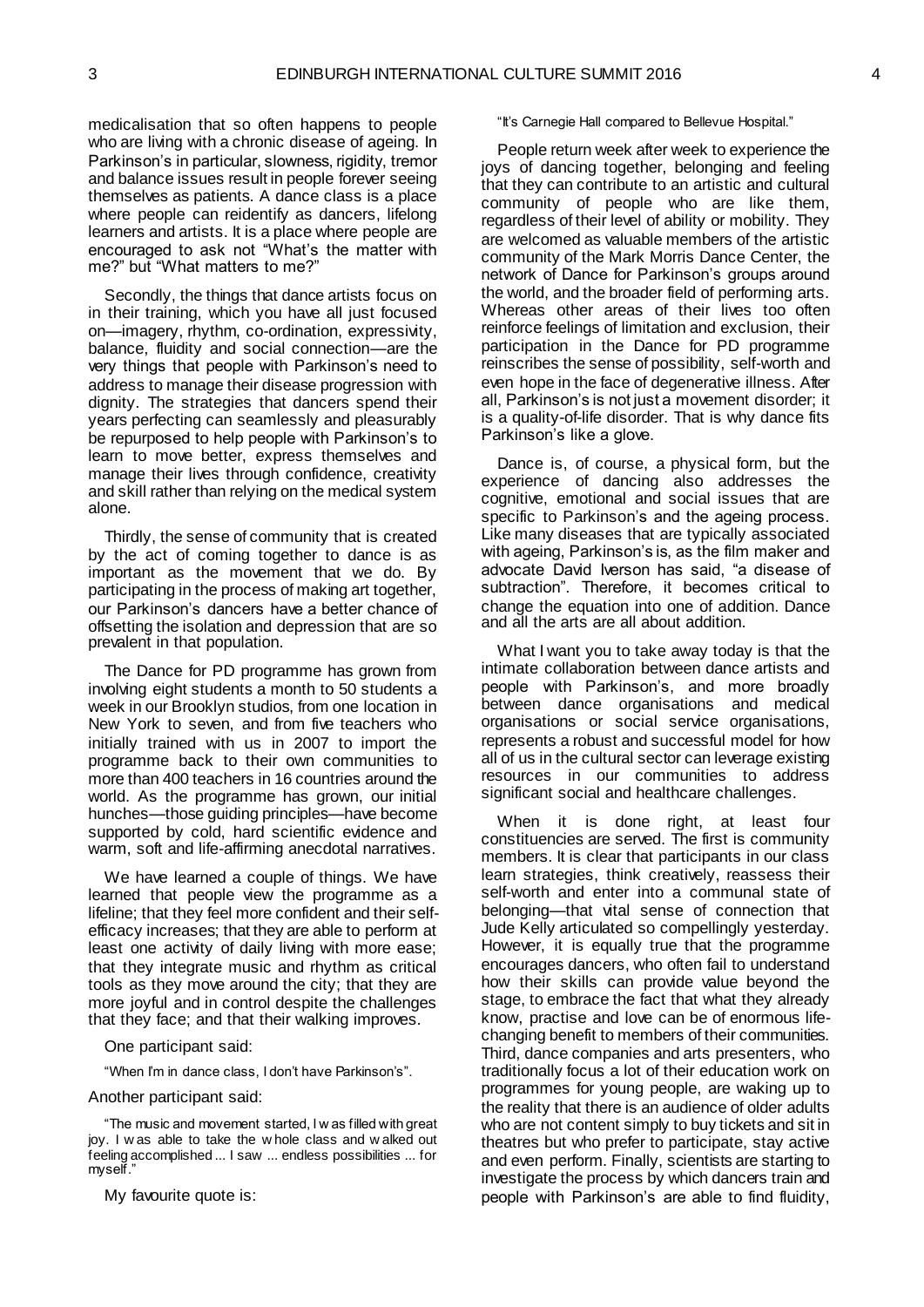social connection and rhythm through dancing. Through the dance for Parkinson's system, scientists have a new window through which to research motor learning, motor control and the workings of the brain.

The tide is slowly starting to turn. When we started 15 years ago, doctors would not give us the time of day. One neurologist actually told me, "I love your programme, but dance sounds frivolous—even if it works, I couldn't possibly recommend a dance class to my patients." Fifteen years later, more than 70 per cent of the students in our New York programme come to us through physician referrals.

Maybe that is because of the abundance of personal accounts or the solid research that is now being done, or maybe it is the realisation that, with the growing prevalence of Parkinson's and the projection that, by 2050, 22 per cent of our global population will be over 60—which is double the figure now—we need solutions and answers that fall outside healthcare and inside the cultural sector.

The most exciting thing about all this is that the human resources that are needed to launch lifechanging dance programmes for older people and people with Parkinson's, multiple sclerosis and dementia have already been created. To use Professor Power's term, the infrastructure is already in place. Look around your communities, cities and countries and you will see dancers who are ready, willing and able to serve and to share their expertise with members of their communities who, though they might not yet know it, are ready to come and see dance as a lifeline. Yes, dancers have to be paid, partnerships have to be formed and venues have to be found, but my message is not foremost about money or funding; it is about leveraging the potential of artists who are already among us and who are already here to deliver participatory activities that help all of us, Parkinsonian or not, to maintain quality of life and physical ability well into our later years. Dancers are here, we are ready and we want to contribute.

There is a saying in the disability community, "Nothing about us without us." In that spirit, I will introduce you to Cyndy Gilbertson, who will conclude the session.

*The Summit viewed an excerpt from David Iverson's "Capturing Grace".*

[*Applause*.]

**David Leventhal:** Thank you. It has been a great pleasure and an honour to speak with you this morning. [*Applause*.]

**The Presiding Officer:** Thank you very much, David. That was not just uplifting; it was also a great way to start a Friday morning. I will try it out on my MSP colleagues when Parliament resumes.

Our next speaker is Matthew Peacock from Streetwise Opera. Founded in 2002, Streetwise Opera is a charity that uses music to help people who have experienced homelessness to make positive changes in their lives.

#### 09:54

<span id="page-4-0"></span>**Matthew Peacock (Artistic Director, Streetwise Opera, London):** Presiding Officer, ladies and gentlemen, it is a real honour to be here. I thank Jonathan Mills for the invitation, and I thank David Leventhal for his beautiful presentation and his beautiful work. I am particularly thrilled to be back in Edinburgh, where I was a student. The place holds a very special place in my heart, and always will.

In 2000, I was a support worker in a night shelter for homeless people in London. One night after dinner, a resident read out a newspaper quotation from a politician, who said:

"the homeless are the people you step over coming out of the Opera House."

The homeless people there that night did not want just soup and blankets: they also wanted dignity and respect. They said that if they were in an opera, it would show a different side of homelessness. Together, we got hold of the opera house for two days and put on a show. That developed into Streetwise Opera. We now run, across five regions in England, regular music activities that are embedded in homelessness centres and large arts institutions, including Sage Gateshead and the Southbank Centre. We stage operas starring performers who have experienced homelessness, and we provide homeless people with progression activities and with volunteering and work experience in the arts.

We have expanded internationally and, last month, we launched "With One Voice", which is a global arts and homelessness network that aims to bring together projects of all kinds to share practice and policy. "With One Voice" was launched at the Cultural Olympiad in Rio, where we have been working for three years with the city council, the Homeless People's Movement, arts organisations, the British Council, the church and non-governmental organisations to nurture new projects and to build the first arts and homelessness sector locally. During the Cultural Olympiad, we brought delegates from all over the world to create an occupation of the streets by arts and people. It was a festival that homeless people had designed to give visibility and dignity to Rio's street population.

Back in the United Kingdom, in March this year we had our first televised production on the BBC.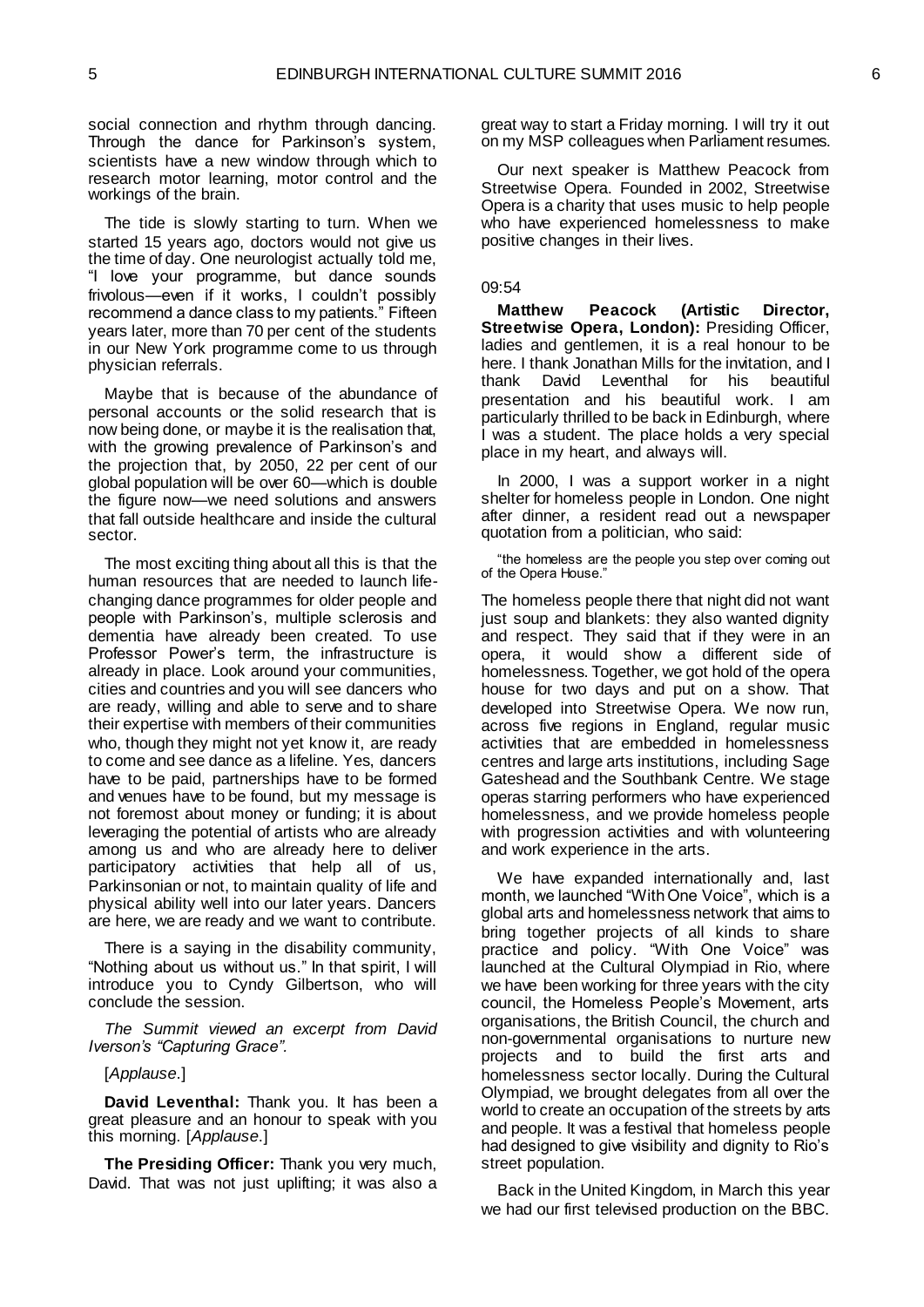It was a new opera based on Bach's "St Matthew Passion". Produced in co-production with The Sixteen, which is one of the world's greatest choirs, it featured a newly commissioned chorus that was created by our performers working with Sir James MacMillan, who is Scotland's most celebrated composer. A short documentary will now be played to show you what happened.

#### *The Summit viewed "Streetwise Opera and The Sixteen's The Passion".*

**Matthew Peacock:** When Streetwise Opera started 15 years ago, it became clear immediately that it was not simply an exercise in changing public attitudes to homelessness: Streetwise Opera is also fulfilling some significant unmet needs. Homelessness is not just about housing. People who have experienced homelessness face many other challenges across mental and physical health. Wellbeing measures for the homeless population are three times lower than the national average in England. Homeless people's life expectancy is 47 years and homeless people are nine times more likely to kill themselves. Homeless people also face chronic isolation and, even after being rehoused, often suffer from loneliness, which results in 25 per cent of them going back on to the streets. We at Streetwise and many similar arts and homelessness organisations focus on using the arts as a tool to improve wellbeing and social inclusion, and to build a bridge for them back into mainstream society.

Last year, 97 per cent of our performers demonstrated increases in mental and physical wellbeing, 84 per cent tried new activities in the community outside Streetwise, and 83 per cent reported improved relationships with the people around them. Examples include Danny, in the film, who re-established contact with his daughters. A performer from Newcastle was so proud of himself that he made contact with his family for the first time in over a decade, and his six-year-old granddaughter, who he had never met before, came to see him in the show. A choir member in Rio said that after the Cultural Olympiad the police are treating him differently and moving him on less, and a heroin addict said that being in Streetwise Opera had helped him look his children in the eye for the first time in 25 years—he is now a senior drug support worker.

Behind those statistics and stories, the reason why it is working is profound and sometimes hard to measure, but is often the most important bit of all. I believe that, across society, the arts give people pride and dignity, permission to believe in themselves, the opportunity to be defined by their achievements and not their needs and, crucially, a new identity. We all know how important it is to feel that we have an identity and purpose. People's first question for us is often, "What do

you do?" Many Streetwise performers tell us how transformational it is to say "I'm a Streetwise Opera performer."

There are 60 incredible arts and homelessness projects across the UK, and our first global mapping exercise through "With One Voice" shows that there are about 250 arts and homelessness projects worldwide. The great challenge and the great opportunity for the work is to ensure that those projects do not remain in an isolated bubble, but become mainstreamed into social welfare. We talk about a jigsaw of support for homelessness—the jigsaw being made up of pieces that contribute to the whole picture of support, including healthcare, housing and education. The arts need to be seen as an equally important piece of that jigsaw. My dream and my plea, which I want you to take back to your countries and your work, is that policy makers from different departments and homeless people sit around the same table and look at homelessness in an holistic way, and ask how the arts can contribute. It happens sometimes, but not enough. As Michael Gowan so eloquently put it yesterday, the arts can contribute to all sectors. I say to the whole youth delegation, "Please hold on to the incredible passion that we have seen, carry on being ambitious and dream big, and please remember that the impossible is often only a matter of perspective."

Art and creativity is part of everyone; it is not a luxury or budget line, but a resource and a human right. We can help to solve social issues, so help us to work together—cross-department, crossparty and cross-continent—to change the lives of more people for the better. Thank you very much. [*Applause*.]

**The Presiding Officer:** Thank you very much, Matthew.

Our next speaker is Jay Wang, who is the director of the Center on Public Diplomacy at the University of Southern California, and a professor at the University of California, Los Angeles' Annenberg School for Communication and Journalism.

#### 10:05

<span id="page-5-0"></span>**Jay Wang (Director, Center on Public Diplomacy, University of Southern California):**  Thank you, Presiding Officer, and good morning everyone. It is a great honour to be here. We are delighted to be a knowledge partner of this year's Cultural Summit. On behalf of the USC Center on Public Diplomacy, I congratulate Jonathan Mills and the Edinburgh International Culture Summit Foundation on hosting this timely discussion on the enduring and transformative role that culture plays in society. As a representative of an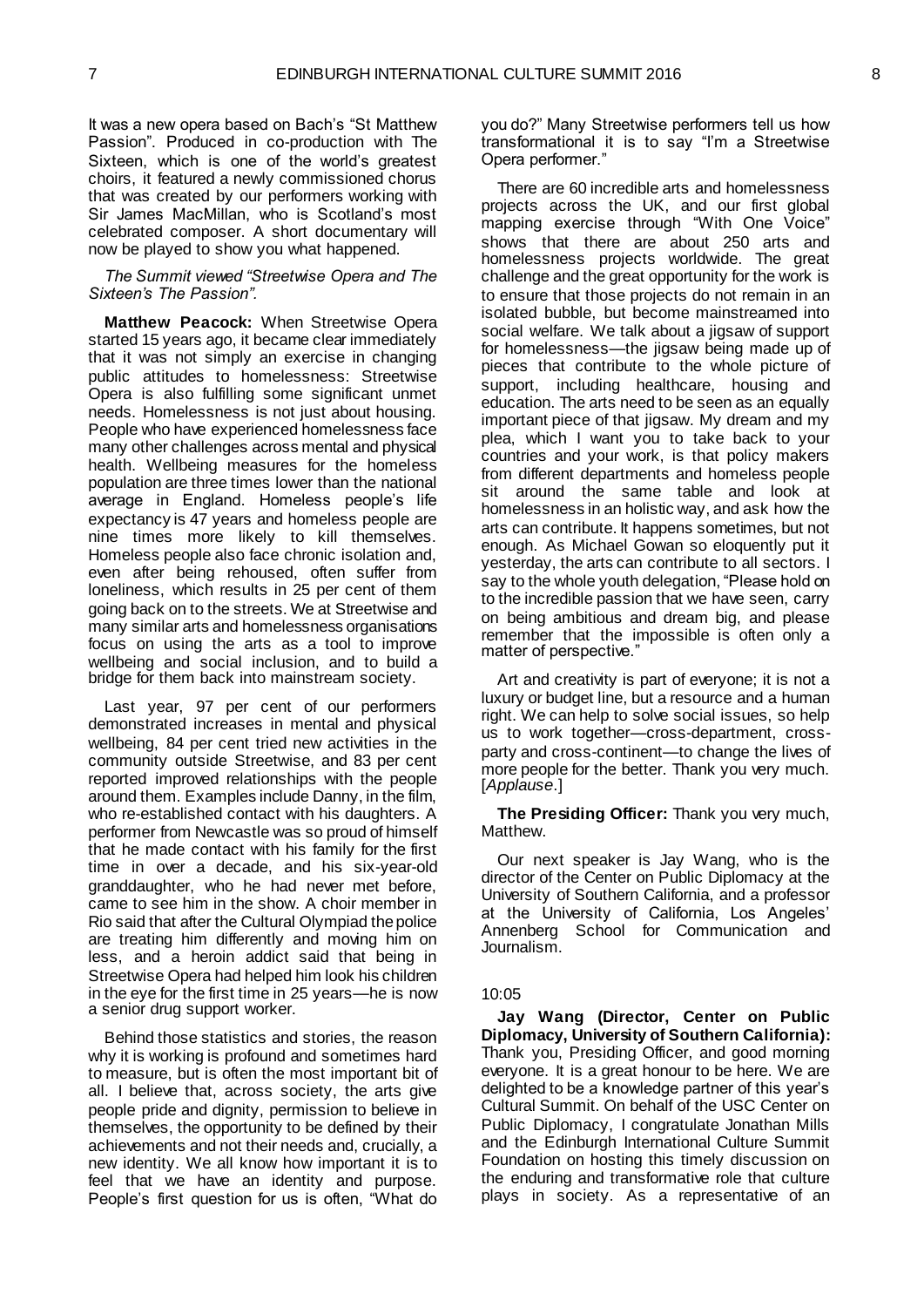academic institution, I will not be dancing and singing for you. However, I want you to know that the partnership is important for us—it is important because it is part of our initiative to bridge the study and practice gap.

The Center on Public Diplomacy was established at the University of Southern California at Los Angeles in 2003. Over the past decade, we have built a robust platform for public diplomacy scholars and practitioners from around the world, through a broad portfolio of activities and programmes that foster scholarship and research, and provide professional education and training to help our practitioners to build capacity for public diplomacy. We have also noticed in the academic world a growing interest in studying and researching public diplomacy, with growing representation of scholarly work in academic outlets. The Center is proud to play an important role in building the field of public diplomacy into a strong and sustainable facet of international affairs.

Half a century ago, the distinguished American diplomat Edmund Gullion defined "public diplomacy" to specifically denote co-ordinated governmental efforts with foreign publics. Obviously, the concept of public diplomacy has since broadened and is now far more extensive; it is no longer an activity that is unique to sovereign states, and the public dimension of diplomacy now involves a multitude of actors and networks. Indeed, as a mindset and a skill set, public diplomacy is needed not only in government but in business and civil society, as we enter a phase of having a far more fluid distributed international system.

Without getting into the wilderness of definition of public diplomacy, let us just say that the two pillars of public diplomacy work are policy advocacy and cultural diplomacy in nation-tonation relations. Creating productive international relationships rests on some form of sustained understanding, and on there being some level of trust between nations and peoples. Trust is invariably a function of risk, and risk perception is heightened in times of grave uncertainty.

Many speakers at the Summit have spoken eloquently and passionately about culture and arts having a vital role to play, especially in these times, when we feel stressed politically, economically and environmentally. What is the fate of cultural relations and artistic exchanges in this age of anxiety, as we experience massive movement of trade, people, and ideas? Can culture really hold us together in a fracturing world?

Notwithstanding its tremendous benefits over the past two decades, globalisation has sharpened political and economic divides, thereby

heightening economic insecurity and cultural anxiety among many people. Of course, the movement of goods, information and people is nothing new; what are new are the speed, scope and scale of such movements in contemporary times. Clearly, some of us are exhausted by those changes, as we transition from a primarily monocultural consistence to an increasingly polycentric environment. Further, there is not only a disconnect between the elites and the general public—there is also division among elites about the nature and merits of trade migration and the flow of ideas and ideologies. It is now clear that the rise of assertive nationalism and nativism that we have seen in many parts of the world in recent times are due in large part to the negative fallout of globalisation.

Adding to those destabilising shifts is a crowded, fractured and transparent information environment, which has become part of our daily existence. Popular emotion and public opinion exert much greater constraints on policies and state action. The information cacophony, which<br>includes plenty of misinformation and includes plenty of misinformation and disinformation, has exacerbated digital credulity and digital distrust. To make matters worse, some of the political rhetoric and its excesses are deepening the public's existential fear. As we navigate an increasingly volatile world and an international order that is under great stress, we should be very clear-eyed about the inevitable limitations of human nature and human imagination.

Here, I would like to draw on the writings of the influential American theologian and social commentator of the first part of the 20th century, Reinhold Niebuhr. His thesis of "Moral Man & Immoral Society", which is the title of his book, basically states that although individuals might be moral in terms of considering interests other than their own in determining their outlook and conduct—-even, on occasion, being altruistic by preferring the advantages of others to their own such tendencies in behaviour are more difficult, if not impossible, for social groups such as nation states. He argued that human groups are generally incapable of seeing and understanding the interests of others as vividly as their own. Therefore, he wrote:

"For all the centuries of experience, men have not yet learned how to live together w ithout compounding their vices and covering each other 'w ith mud and w ith blood'."

Although that is a rather pessimistic view of the human condition, Niebuhr was, of course, not simply resigned to such pessimism. Recognising our limitations and that there is no escape from social conflicts, he asked what can be done to save societies from those cycles of conflicts. His answer is straightforward: reduce them to a minimum by expanding social co-operation. To do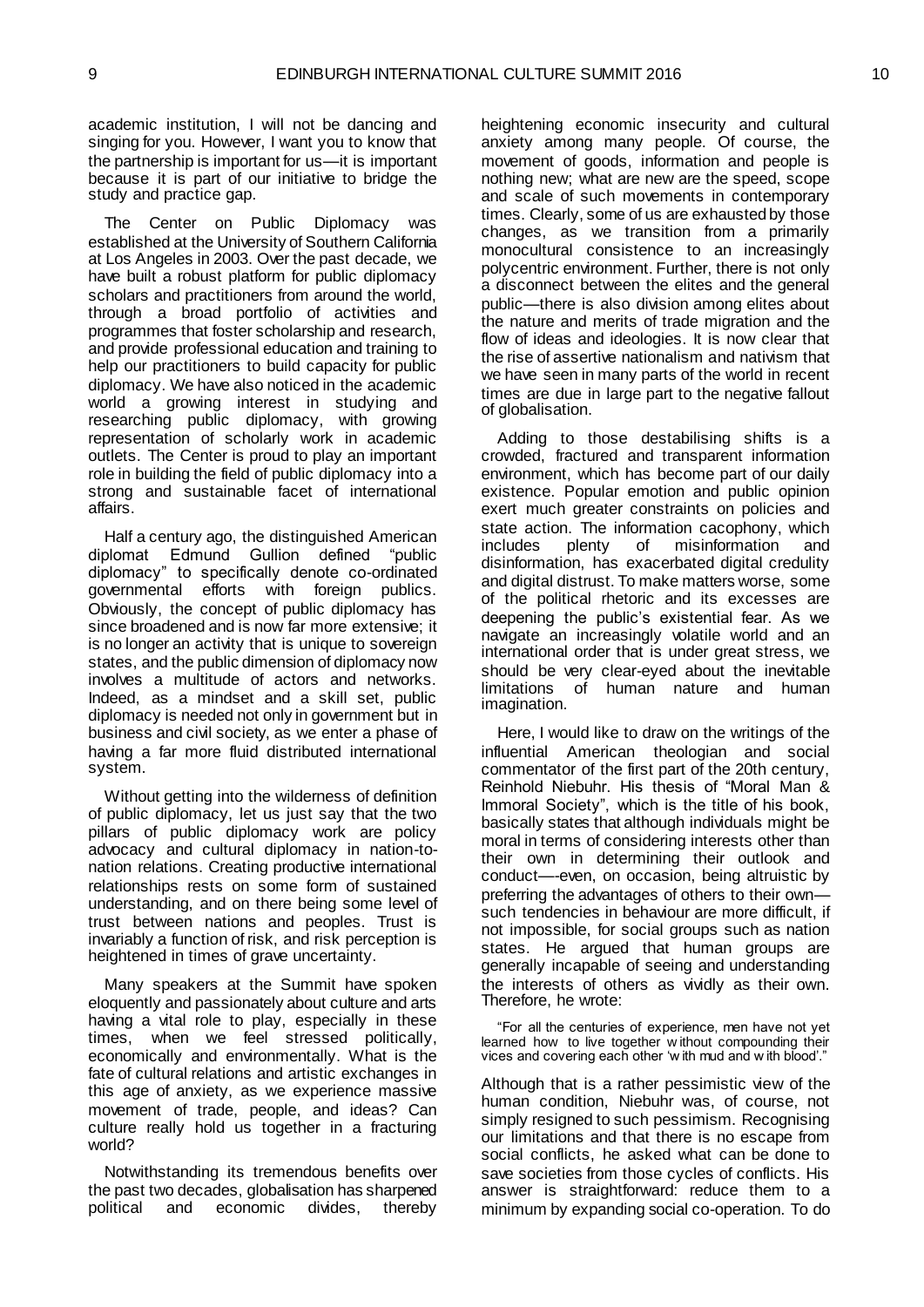that, we need to develop the incentive and the capacity for co-operative behaviour, which is fundamentally about expanding the spaces of collective empathy.

Contemporary movements in trade, people and ideas bring tensions into our physical as well as our imagined spaces. Cultural contacts can be harmonious, mixing and mingling, but they can also be contentious and sometimes even violent. After all, our tastes and sensibilities across national lines and cultural lines are varied and can clash; nevertheless, such encounters should be, to cite the late journalist Christopher Hitchens, clashes about, not of, civilisations. Cultural relations and, sometimes, such clashes provide the opportunity for us to open up vistas of experiences, to negotiate differences and to adjust and accommodate each other's priorities.

The question then becomes this: does cultural and artistic exchange as part of the broader public diplomacy enterprise make us better communities and better citizens, or is the world of cultural exchange like a swarm of busy ants carrying grains of sand back and forth without anything truly significant being accomplished? That is both a normative and an empirical question. In the example in the beautiful presentation that we just heard, music and dance embody the two most elemental forms of human interaction or communication: the use of the voice and the use of the body. Some view the art as the consummate communication form that helps to expand the spaces of expression and empathy.

For us at CPD, it is an empirical question. We have just started a study to better capture and understand the value of cultural exchanges to local communities in the United States, and we are looking at the extent to which hosting cultural exchanges actually enhances local communities' cultural, social and civic capital, which we assume are, as resources, crucial for the preservation and vibrancy of our local communities. We are approaching this as a comparative analysis because we believe that it is far more fruitful and instructive to look at the so-called relative impact than to look at absolute impacts. Given current disruptive technologies and the nature of globalisation, building new skills and capabilities is necessary for organisations of cultural relations. To that end, we are developing professional educational modules in storytelling in order to create, for instance, social stories to enable practitioners to expand boundaries and to experiment with and innovate their practices.

I recently came across a media profile of a German chef who has achieved celebrity status in Italy as a creator of and innovator in Italian national cuisine. He came to my attention when he was quoted as saying that one needs

"to understand w hat it means to be a foreigner in order to ... make a difference in the w orld."

When I thought about that, it made sense. There is no question: we now have more opportunities than ever to see and experience the world as a foreigner—as an outsider.

At the same time, it is also true that we are looking for relief in the face of mounting cultural anxiety being visited upon us as insiders. We hope that culture and the arts are a moderating force to help to release some of those tensions and to provide us with the cultural generosity to better identify with "the other".

For all that, as a pessimistic optimist, I am convinced that there are other possibilities and prospects for public diplomacy and cultural diplomacy as preferred non-military means to advance peace and prosperity. Culture occupies a central role in global affairs—the challenge for us is to figure out how we can make an effort and take steps to ensure that those cultural relations and artistic exchanges are truly and meaningfully delivering the impact and results in our local communities, in order to help us to expand our spaces of co-operation. Thank you very much. [*Applause*.]

**The Presiding Officer:** Thank you very much, Jay. The first of our ministerial delegates is the Hon Maggie Barry ONZM. For many years, Maggie was one of New Zealand's radio and television broadcasters and she now serves as Minister for the Arts, Culture and Heritage in New Zealand. I ask Maggie to come and join us at the podium.

#### 10:16

<span id="page-7-0"></span>**Hon Maggie Barry ONZM (Minister for the Arts, Culture and Heritage, New Zealand):** E ngā mana, e ngā reo, e rau rangatira mā. Tēnā koutou, tēnā koutou, tēnā koutou katoa. In the words of New Zealand's ethnic people—the Maori people, our tangata whenua**—**greetings to you all, you important people from all around the world, here in this place. I welcome you all three times.

It has been an extraordinary few days and it is a privilege to be here. I thank Jonathan Mills for putting together such a stimulating programme, which also allows us to explore the options around participation and motivation. I hold three portfolios that I think are relevant to some of the themes that we have been exploring. I am the minister for seniors, although I am not quite one myself yet; I am the Minister for Conservation; and I am the Minister for the Arts, Culture and Heritage. To me, those three portfolios all fit a very similar theme. They are about exploring our nationhood—who we are. New Zealanders define ourselves through our natural flora and fauna. Our kiwi, our flightless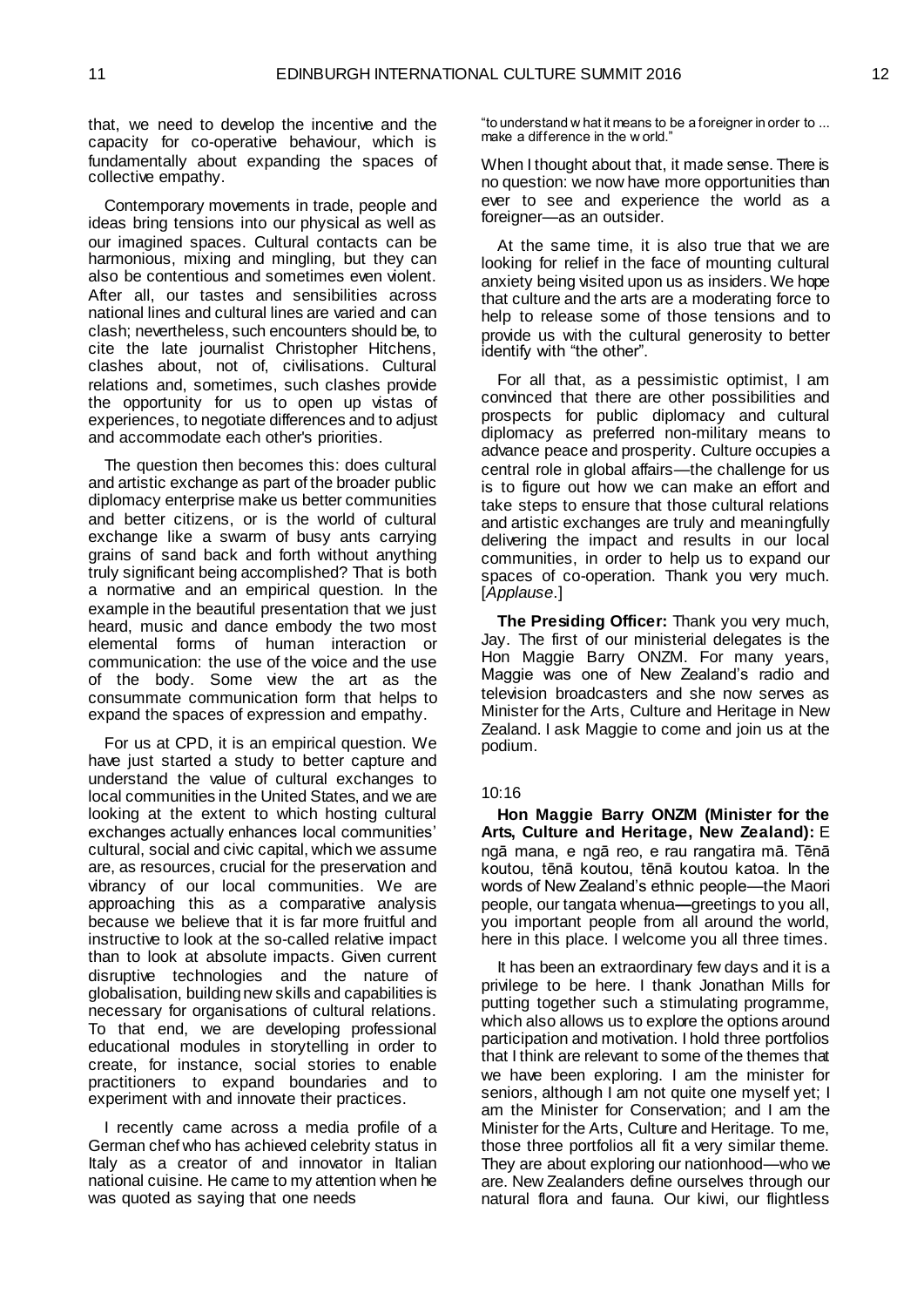birds, are unique. They are ours and we are called Kiwis. That is how much we identify with a small, flightless bird. I am not sure what that says about us.

We are different from other people because we tell our stories in different ways. Our tangata whenua are closely involved with the fabric of our society and we are proudly different in the way that we sing, dance, perform and do our visual arts. Those are the things that make us different from you all. On the world stage, it is important for us to have that national identity. We are a changing society and we have a number of quirky elements that we are working on. I will share some of them with you.

Because I am Minister for Conservation, I pay attention to nature and to the balance of nature. At the heart of any thriving environment is a healthy ecology. I believe that the same applies to the arts and culture ecosystems. They too have an ecology that operates in much the same way as nature does. For the arts sector to thrive, there needs to be a genuine interconnection and relationship between the key elements and their environments. There is a mutual dependency on the ecosystem. For those various elements to survive, to be healthy and to function well, they all need each other. Help to nurture one element and all the others will benefit and be stronger; take away some vital ingredient and, because of that interdependency, it might all collapse.

For a sustainable environment, there needs to be collaboration and strong partnerships. To be honest, that is not always necessarily found within Government and ministries. Ministries often work in silos independently of each other and sometimes also in competition, and it takes determination and focus to encourage such bureaucratic cultures to integrate and be more seamless and open with each other. However, that is essential to a healthy ecology and, therefore, a healthy country.

Practicalities are important, of course, and we have to get them right. I am going to use the Fword here—funding. Funding is a necessary evil, which is an important thing to take note of and address. Yesterday, some of our youth representatives talked in a session about our preoccupation with numbers, which is somehow an unsavoury thing—I see that they are smiling happily—is it not? However, it was a good point and one that we need to think about. We cannot lose sight of the heart and soul of what do, but if we do not get the numbers right, we are at peril of having all else falter. It is therefore important to use leverage—another word that I have heard quite a few times at this Summit—to maximise the Crown funding and make the taxpayers' dollars go further, and for that to be matched so that we have

public-private partnerships, which we are open to. We need to be imaginative and creative about those things, and we have to get those fundamentals right.

For those of you who have not yet had the pleasure of visiting us in Aotearoa, New Zealanders—or Kiwis, as we call ourselves—are justifiably very proud of our native and indigenous cultures. You may be familiar with them through the Kapa Haka, the warlike dance that happens before the All Blacks' games, or you might have seen the Edinburgh Tattoo when Maori culture groups were performing—they have a similar energy and passion. Those cultures are very important to us, but we are a changing society and that change is happening quite rapidly and perhaps more rapidly than some people are ready for. With 39 per cent of its population having been born overseas, Auckland, our largest city, is now more ethnically diverse than Sydney, Los Angeles, London or even New York. Auckland has more than 200 ethnicities, speaking over 160 languages. Engaging people with accessible arts, culture, history and heritage helps create strong and resilient communities and knits together all those different cultures in a way that is meaningful to the people who live there.

One very clear example is the role that cultural participation continues to play in the recovery from the earthquakes that devastated Christchurch. They started in 2010 and continue to this day. We are known as the shaky isles and we feel a particular sadness and affinity with the tragic events in Italy this week. After the first earthquakes occurred in Christchurch and once people's basic needs had been met, they told us that what they most wanted were places to meet, either face to face or online, to share their stories and to experience events and activities that would lift their spirits, whether it was dancing on a makeshift Dance-O-Mat or accessing an open-air pavilion for music and films or even a temporary bowling green on an abandoned building site. People needed to get together and they needed the arts and culture to nurture them in a place that was important to them. They needed to heal, and the arts were a huge part of that.

We found that, for some time after the earthquakes, people were very reluctant to go into the traditional venues of theatres and cinemas, so the Christchurch arts sector took things to the streets and they had pop-up theatre and outdoor activities and events in public spaces that were far more inclusive than they used to be traditionally. That worked terrifically well. We must never lose sight of the fact that the arts are a powerful source of strength and fulfilment. A survey by our arts organisation, Creative New Zealand, found that 88 per cent of participants agreed that the arts are good for you, although not perhaps in the way that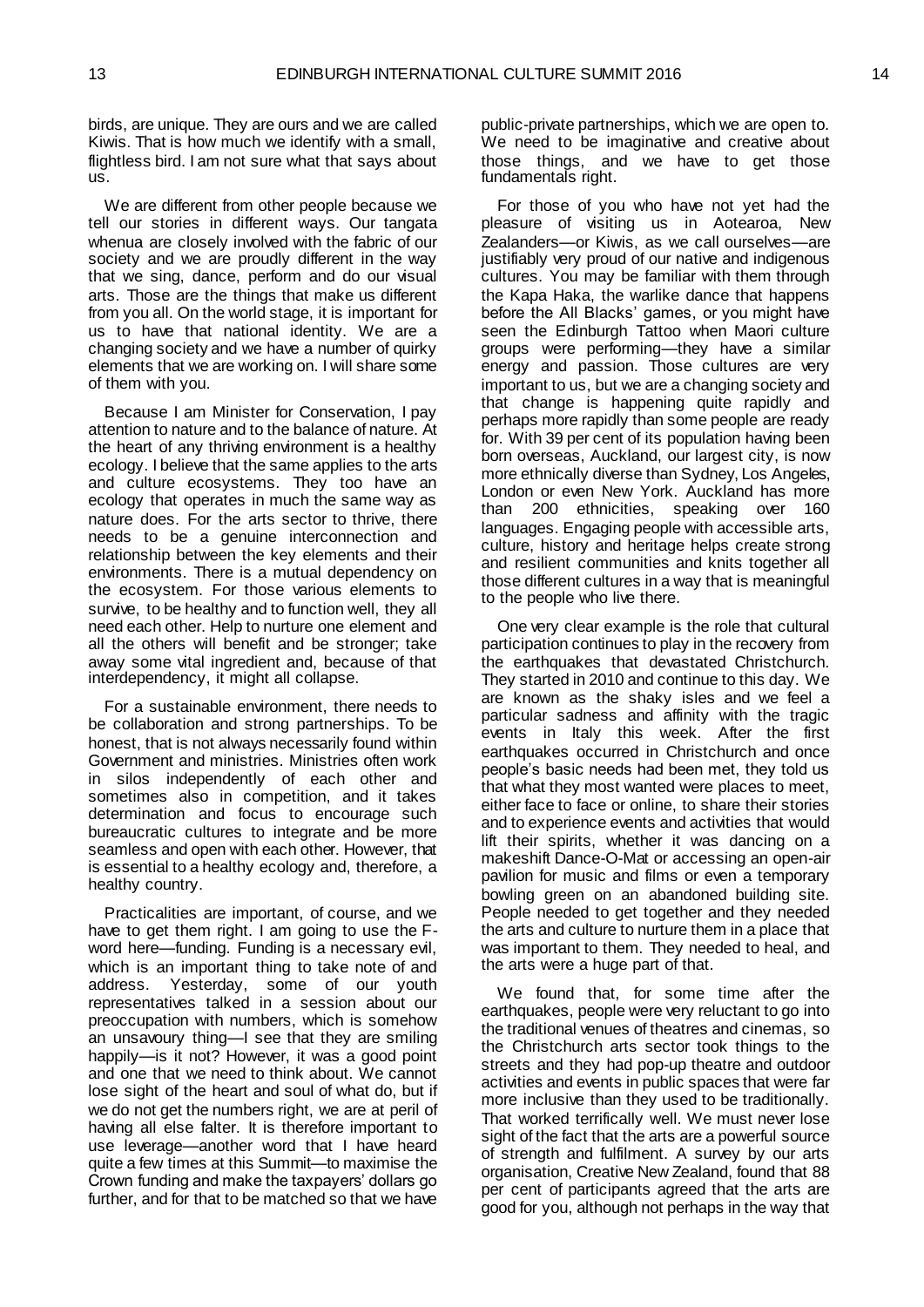spinach and broccoli are good for you. A society that speaks and thinks imaginatively and creatively is a society that can be innovative and adaptable socially, environmentally and economically.

Let us accept—I would be surprised if anyone in this audience argued otherwise—that the arts and culture are vehicles for progress. They create vibrant towns and cities, they are draw cards for businesses and tourists, and they create jobs and diplomatic and trade relationships. In New Zealand last year, for the first time, tourism overtook dairy as our greatest earner, which is a phenomenal shift. A lot of people came to New Zealand to see our landscapes and our culture and find out what was different about us.

Nearly three quarters of international visitors say that they come to New Zealand to experience our natural environment, so we have developed a program to get people out into the outdoors and explore New Zealand's national parks, coastlines and inner-city green spaces. We have called the programme, "healthy nature, healthy people". It actively encourages people to go out to the conservation estates and enjoy the physical and mental health benefits of contact with nature. Our partners include the Mental Health Foundation of New Zealand and the Ministry of Health.

Research has estimated a saving for the health budget of NZ\$2.70 for every kilometre walked and NZ\$1.30 for every kilometre cycled. It is quite good to be able to measure the numbers sometimes and get that tangible evidence, so that we can prise money out of our wealthier ministries—and Health is right behind us. I am sure that if we were to put a value on participation in the arts and culture, it would be as significant.

Access is important, and it comes with its challenges; one in five New Zealanders has a disability. Arts Access Aotearoa facilitates "arts for all" networks around the country, to help to ensure that access is not left to chance. The networks encourage and incentivise performing arts companies, galleries, museums and all venues to include sign-interpreted performances and tours, audio descriptions for people who are blind or partially sighted, and workshops and relaxed performances for people with intellectual disabilities. An example is a bilingual show for deaf and hearing audiences, "At The End Of My Hands", which plays to sell-out audiences. It bridges the gap between people who are normal and people who have disabilities, making them the same in a way that is meaningful.

As the minister for seniors, my focus is on ensuring that, in our ageing population, New Zealanders continue to be healthy, active and connected as they age. Often, ageing is seen as somehow a cost to society; my ambition is to challenge that attitude. We will all live longer. At

home, our over-65 population will double within the next 20 years, and dementia rates will treble. Those are problems that we need to be able to plan for if we are to deal with them properly. We do not just want to live longer; we want to live meaningful lives and to be able to enjoy ourselves.

I loved David Leventhal and the Mark Morris Dance Group Dance for PD programme—it is a tremendous, wonderful thing. I do not know whether you know that at home we have the Hip Op-eration Crew, which is a group of dance performers who are all in their 80s—in fact, some are in their 90s. Half a dozen of them have dementia, and most of them need medications, Zimmer frames and quite a lot of assistance to live their daily lives. As we saw with David's example, when people put aside their aches and pains and get to the music and the rhythm of what they are doing, they really thrive and they achieve things they did not think they were capable of. We are talking about hip-hop, so we have people in their 90s who have green hair, wear chains and bling and have a bad-boy attitude. They stand up there and shake their booty, and they do tremendously well—I probably should have broken the rules, Jonathan, and brought a clip along with me. At every Hip Op-eration Crew event that I have ever been to, they have brought the house down. They are remarkable people, and even through the dementia the music touches them in a way that makes them move and means that they are no longer in that state in which they cannot remember their past and think about their future, so that they do the most valuable thing—something we should all do—which is to live in the moment. Combining dance and resonating with people's shared memories is something that works very well. Our Hip Op-eration Crew did very well in Las Vegas, winning awards and worldwide acclaim. They love every moment of that.

I could talk for a long time about these things and I know that there are other such initiatives—in opera, too; I acknowledge that. I believe that the most powerful way to bring in people who have been on the outside of society, such as homeless people and people with self-esteem issues, is by using culture, music and art.

In New Zealand—Aotearoa, the land of the long white cloud—we have a saying, in which we ask, "What is the most important thing?" The response is: "he tangata, he tangata, he tangata"—the people, the people, the people.

Thank you. [*Applause*.]

**The Presiding Officer:** Thank you, minister.

We will now hear from Mr Asaduzzaman Noor, from Bangladesh. Mr Noor is an actor, writer and director who has been involved in hundreds of stage, radio, television and film productions over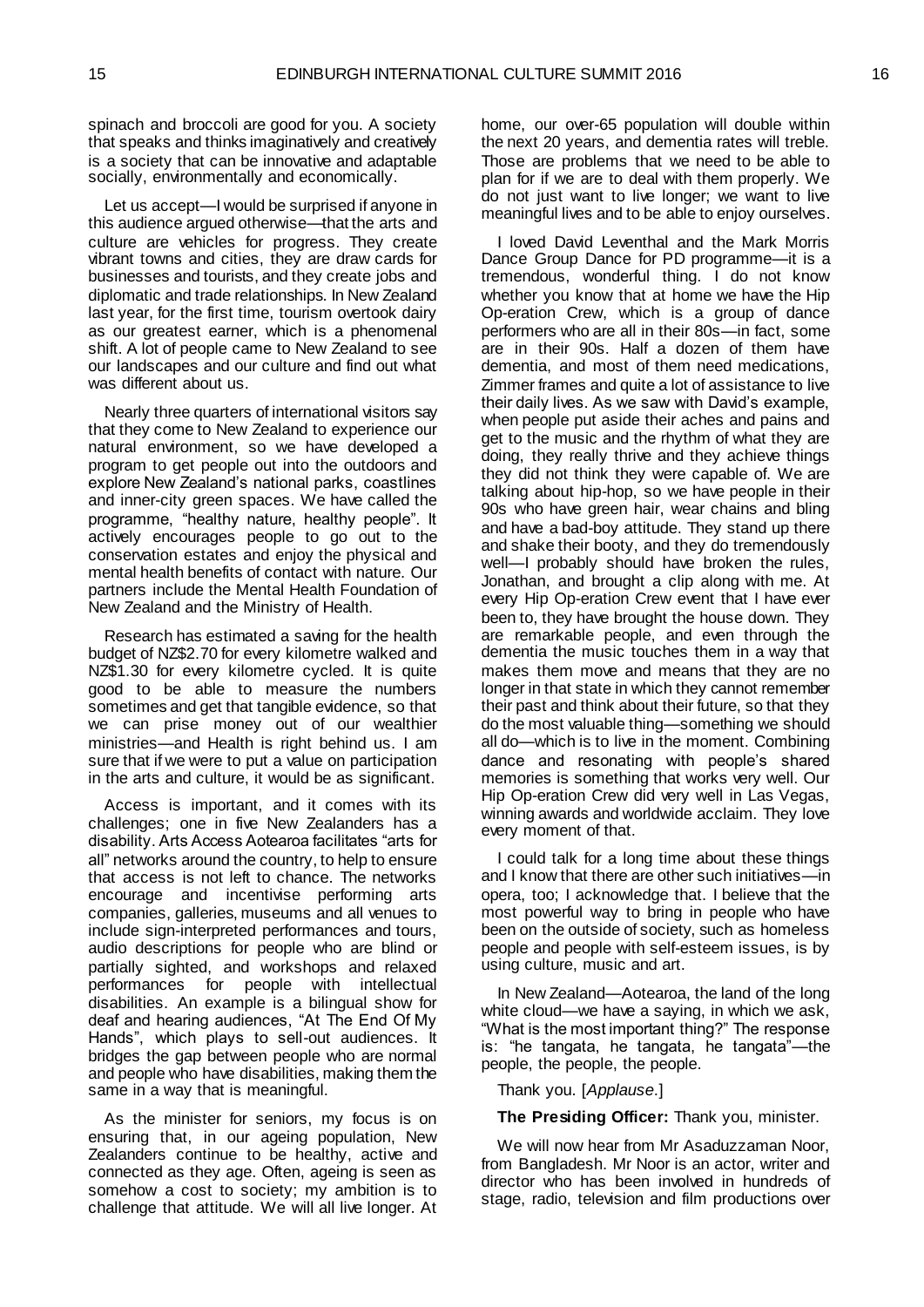many years, and is now the Minister of Cultural Affairs in Bangladesh.

#### 10:30

<span id="page-10-0"></span>**Asaduzzaman Noor (Minister of Cultural Affairs, Bangladesh):** Honourable Presiding Officer, excellencies, distinguished guests and friends—a very good morning to you.

Bangladesh's culture has always been defined by its power to ensure participation; it is through the people's participation that our culture has endured. The culture of our fatherland has evolved through the ages. Our folk music, religious theatre, terracotta art and many other forms of culture are testament to the richness of our heritage. None of that would be possible without the participation of the everyday people of Bengal. It is not only the local artisans, musicians and theatre troupes who make our culture endure, but the grandmothers who tell our folk tales, the boatmen who sing songs of the river and the Bauls who travel across the countryside and sing about love for all creatures. All those countless contributors come together to make the culture of Bangladesh what it is today. In more recent years, the huge crowds that gather at music festivals, fairs and new year celebrations work as examples of mass participation in our cultural activities. In turn, it is their participation that ensures the diversity and durability of our culture.

Long ago, in 1971, I was a regular performer in one of the pioneering theatre groups that were involved in the revival of Bangladeshi theatre in the early years of independence. Our group staged translated versions of the plays of Bertolt Brecht, among others, which had strong social and political messages. The plays became immensely popular in Bangladesh, with massive audience support. The use of storytelling techniques, songs and direct addresses to the audience energised people. The socialist messages resonated with the audience's expectations of social, economic and political change, and we drew immense satisfaction from interacting with them.

Theatre in Bangladesh is a prime example of the important relationship between culture and participation. Bangladesh has experimented with different varieties of theatre from folk to absurd, through classical and others. Of course, we have our own traditional theatre forms that predate by 1,000 years the arrival of European proscenium theatre in the late 18th century, such as jatra pala and gombhira. All those continue to be important parts of our local folk culture and depend on the close involvement of audiences for their effectiveness. Theatre has also been used by nongovernment organisations to spread messages about development issues including education, health and nutrition and women's empowerment.

Similarly, folk music in Bangladesh is also hugely influenced by audience participation and interaction with the musicians, and often draws on important social and cultural issues for inspiration.

Nakshi kantha, which is a traditional craft of stitching blankets, is also wholly dependent on participation, since it is traditionally meant to tell the stories of the lives of rural women, which are woven into the material through the artisans' workmanship.

Bangladesh also has a thriving arts industry, and many up and coming artists are not only experimenting with different styles and important commentary on various social issues, but are interacting with art dealers through their work and are making audience participation an important focus of their art.

In recent times, participation has again been in focus as newer demands for education and entertainment begin to be felt in the wake of emergent problems and conflicts including an insidious drugs culture and religious extremism, both of which primarily target the youth. The spread of culture is considered by many educators and psychologists to be an important antidote. All over Bangladesh, children and youth are being encouraged to engage in cultural activities with persuasive messages about the dangers of extremist beliefs.

Physical disabilities and differently challenging situations such as autism have also been the focus of many new-generation works of art. Besides that, many social, health and other messages are now seen to be more effective if they are given to children from their early education days, and culture is felt to be a means of achieving that end. Educators have also started to involve marginalised children in cultural activities through, for example, theatre groups as a way of bringing their daily struggles to a wider audience.

At the 2014 Edinburgh International Cultural Summit, the dynamic discussion on the three themes—values and measurements, citizen culture and advocacy and identity—contributed to the idea of creating a safe platform through culture as a means of building a more open, inclusive and stable society in Bangladesh. Following the discussion at the previous Summit, the Bangladeshi Ministry of Cultural Affairs partnered with the British Council on a pioneering project called "A Different Romeo and Juliet", which was performed by Bangladeshi people with disabilities. This groundbreaking theatre project, which commemorated the 400 years since Shakespeare's death, was the first of its kind in Bangladesh and has opened a new horizon for policy makers and emerging cultural leaders to use art as a medium to create an inclusive society.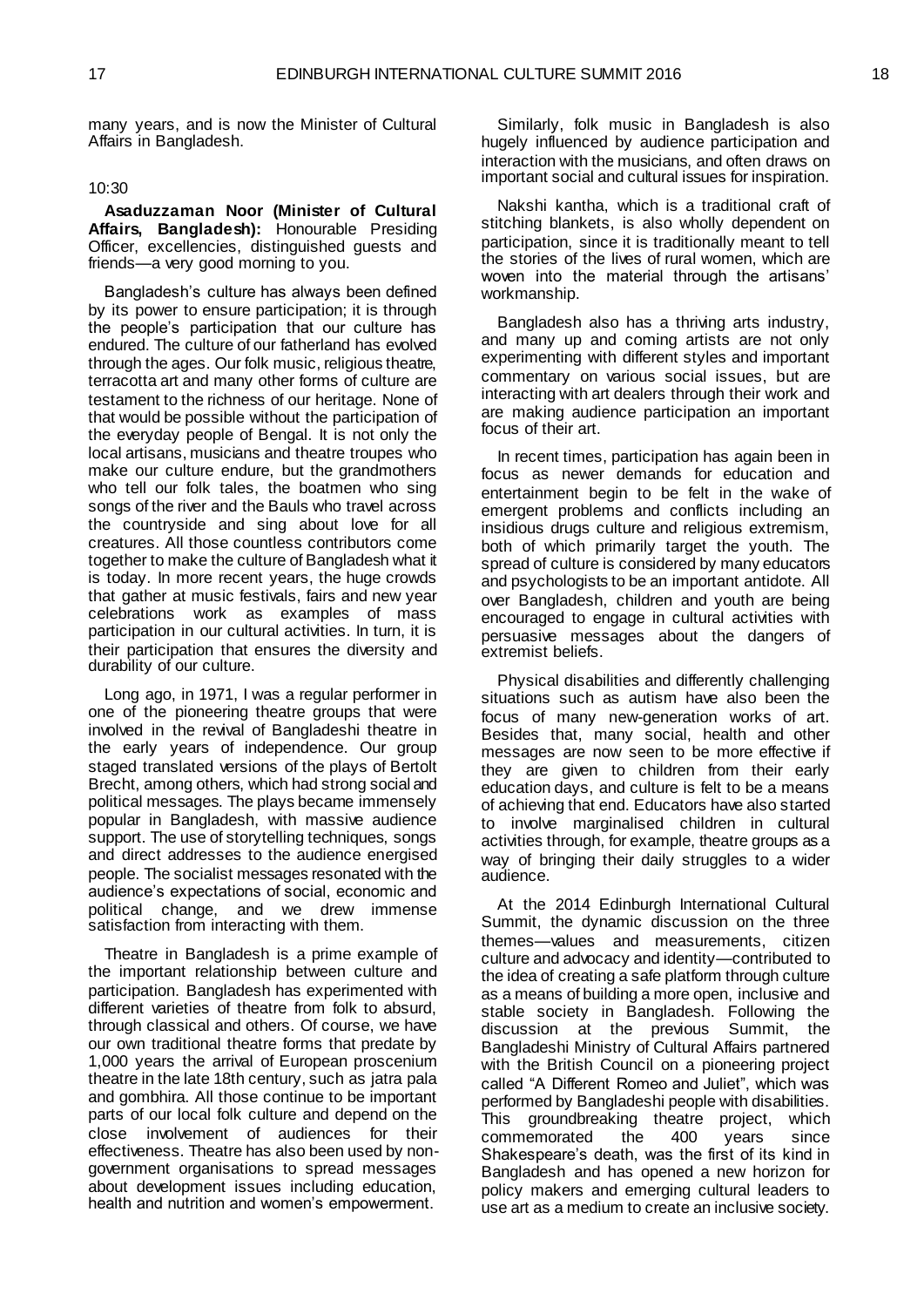That unique project also showed the power of culture to open dialogue and debate among people.

Through that work, we have learned the crucial role that culture can play in spreading messages of inclusivity to wider society, and it has raised awareness of the bigger challenge of creating accessibility in public and private establishments. Now that Bangladesh has produced such a successful example, it is time to mainstream those initiatives to create a sustainable platform for a democratic and pluralistic society. This year's theme for the Summit—how culture can build resilient communities—is also very timely in its interpretation of the vital role that culture can play in the life of any successful community.

The Ministry of Cultural Affairs is also working with the British Council on a project that is aimed at transforming public libraries across Bangladesh and creating community-led cultural spaces. However, although I can make a strong claim that mass cultural participation still exists in Bangladesh, and that culture is a crucial medium for ensuring an inclusive and pluralistic society, we cannot deny the disconnect between cultural education and the wider education system of Bangladesh. As more and more students are pressured to achieve top grades and get into good universities, cultural activities are beginning to take a back seat in their priorities. The constant cycle of school and extra lessons that students are forced to endure leaves them drained at the end of the day and gives them very little room to engage in cultural activities. In fact, forcing students to study and, in many cases, to memorise textbooks can have negative psychological impacts, thus making them even more susceptible to developing antisocial tendencies and being exploited for radicalisation. We must act at once to stop the constant pressure and the rote memorisation to pass standardised tests, and instead acknowledge the diversity of students' needs and the important role of culture in ensuring an holistic education.

Culture can also play a crucial role in combating terrorism—not just in Bangladesh, but all over the world—by spreading the ideals of pluralism, secularism and tolerance. Our focus should not be on creating a mass of A-plus students, but on creating a mass of progressive and open-minded citizens of the future. It is only by focusing on culture, by ensuring participation and diversity at all levels of society through well-rounded education systems, by mainstreaming activities at local, regional and national levels, by partnering with local and international cultural organisations and through cultural policy that we can move towards the creation of a progressive and enlightened global society.

Thank you very much. [*Applause*.]

**The Presiding Officer:** Thank you very much, Minister Noor.

Following Michael Gowan's welcome contribution yesterday, we will end this morning's session with a presentation from three of our young delegates from Youth Arts Voice Scotland: Blair Boyle, Emma Ruse and Daniel McCormick.

#### 10:40

<span id="page-11-0"></span>**Daniel McCormick (Youth Arts Voice Scotland):** Presiding Officer, ministers, ambassadors, honoured guests and ladies and gentlemen, I first want to thank every person here for this incredibly inspiring and motivating three days that I am sure I will treasure for many years to come. It has been thought provoking and exciting. I thank Jonathan Mills for inviting us and allowing us to be here, and I thank Faye Harland, the director of the Summit youth programme, for making it incredible.

So what is Youth Arts Voice Scotland, who are we and what do we do? We are a group of young people and we were established in 2014 as a national youth advisory group for Scotland's first and only national youth arts strategy, which is called "Time to Shine". It is a unique policy that places young people at the heart of the decisionmaking process not only locally and regionally, but nationally at strategic policy level. We work closely with Young Scot, Creative Scotland and the Scottish Government.

Who are we? As I said, when we were established we were a group of about 15 young people aged from 14 to 22 from the Western Isles right down to the Borders, so we transcended geographical location. We have three key themes that are replicated in the youth strategy: participation, provision and progression. The vision of the time to shine strategy was that in 10 years' time, which is now eight years away, Scotland would be a world leader in youth arts, creativity and innovation. Youth Arts Voice Scotland's vision is that all young people in Scotland, regardless of who they are, where they are from, their background, economic situation and so on, have equal access to and opportunity in art and cultural activities.

I now pass over to my peer, Emma, who will talk about some of the more concrete and tangible work that we have done. Again, I thank you all. [*Applause*.]

#### 10:43

<span id="page-11-1"></span>**Emma Ruse (Youth Arts Voice Scotland):**  One of the first things that we set up when we started in 2014 was the nurturing talent fund, which is a fund for young people aged 14 to 20 to create their own projects. The fund was entirely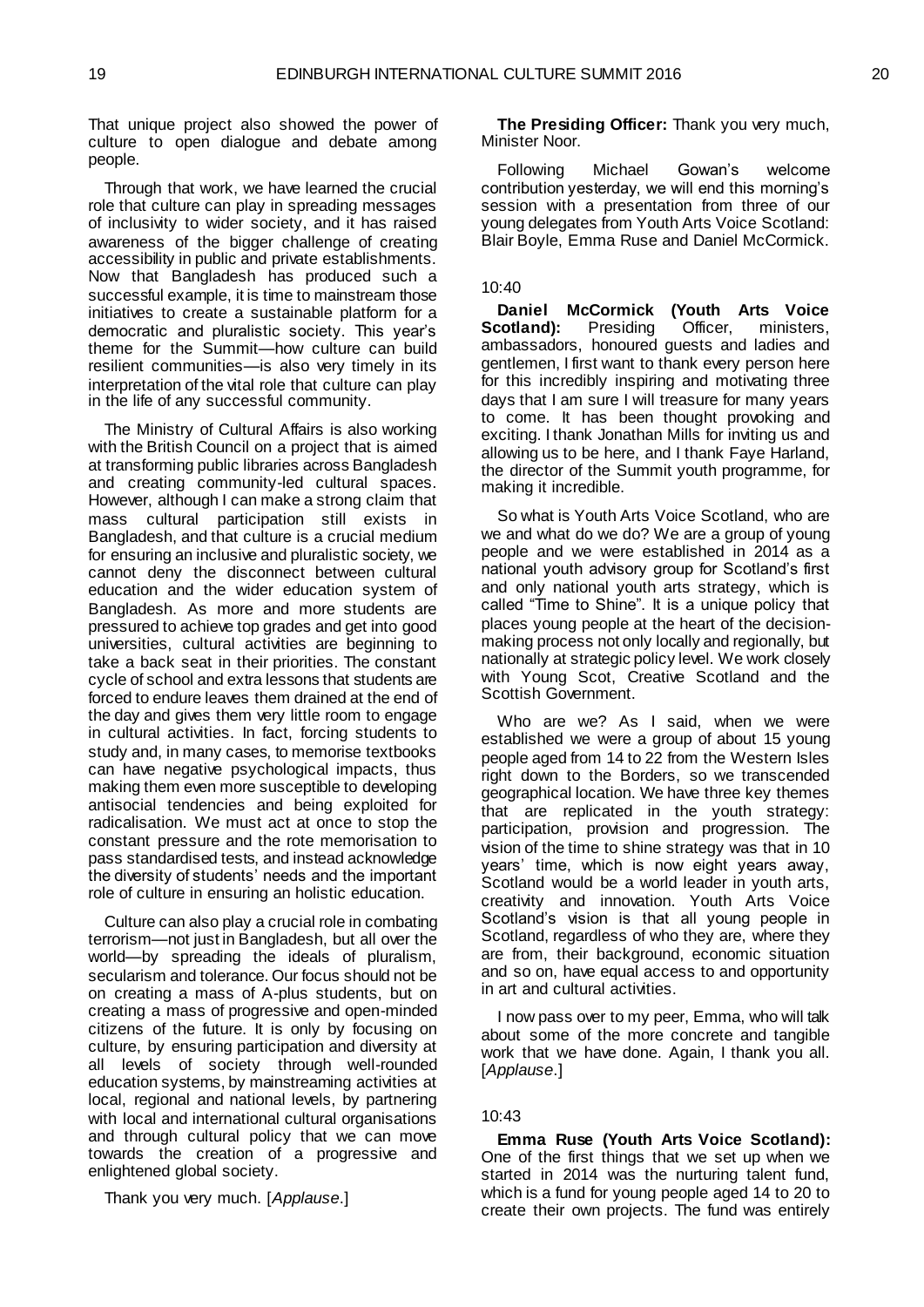created and led by us, with assistance from Creative Scotland. We sit on the board to assess applications and we have given out thousands upon thousands of pounds to young people to create their own projects and—to be honest—to have their dreams realised. They do things such as rent out gallery spaces and create arts programmes. Honestly, it is really inspiring to see all the work that is going on in Scotland.

Through "Time to Shine" we have created, with Creative Scotland, nine youth arts hubs across Scotland, from the Highlands to central Edinburgh. The youth arts hubs and all the "Time to Shine" projects have had more than 40,000 participants which I am sure everyone here will agree is an amazing number.

As some of you will know if you were at the session that I was at yesterday afternoon, numbers are not everything. I do not think that we can measure the full impact of "Time to Shine" or put a tangible number on how much the strategy has done for the young people of Scotland. Not everyone will know its name, and not everyone will have said, "I must Google this 'Time to Shine' thing that I've been hearing about", but young people will have been affected by the strategy in the smallest ways. Whether they have used the print studio at Out of the Blue, which is Edinburgh's arts hub, or walked past a poster in the street and thought, "Oh, that looks cool", they will have engaged, and it is amazing to be able to engage so many young people.

I think that I am preaching to the choir, because everyone in this room believes in the importance of the arts and culture, but let me ask a question: do we all agree on the importance of young people? Having seen your response to the youth delegation at the Summit, I think that we are definitely making headway. I am looking at the young people who are sitting to delegates' left and I can see some of the most amazing, passionate and intelligent people. I might be a tad biased in saying that, but I think that those people are the future, and I think that in two years or 10 years, some of them will be sitting where the delegates are sitting and making important decisions.

I am really grateful for the invitation to come here to show you what the youth of Scotland—and every country—can do. I invite you to connect with your young people after the Summit, because through "Time to Shine" and Youth Arts Voice Scotland, and with the help of the Summit, we have shown what Scotland's young people—and young people all across the world—can do.

I will pass you over to my colleague Blair Boyle, who will tell you a little more about "Time to Shine". [*Applause*.]

10:46

<span id="page-12-0"></span>**Blair Boyle (Youth Arts Voice Scotland):**  Thank you. Over the past few years we have experienced the incredible passion of young people. If you do not currently work with young people, go and do it, because it will change your life and how you work.

Two years in, we are approaching our first biennial conference, the "Time to Shine" Convention, at which we will showcase and celebrate the work that young people—not us, Creative Scotland or Young Scot—have been participating in over the past year. Those young people have put their hearts and passion into everything that they have done. I cannot wait for the convention—I am sure that Daniel and Emma feel the same. Basically, it will be about showing off. The young people have done so much, so it will be good to show what they have done.

We recently evaluated the implementation and effectiveness of "Time to Shine". We are two years into a 10-year strategy, so we have eight years to go: we are just getting started. There is so much to do, but we are getting there. Many things became clear in the evaluation, one of which relates to participation and—this is ironic—numbers. As Maggie Barry from New Zealand said, numbers are obviously important for what you do, but I think that the ways in which they are important can be changed. When we want to measure something, we often slap a number on it—1,1,1—which measures the width and not the depth, but to measure something's true potential and value we need to get away from that. When we measure by width and not depth, we reduce a human being to the number 1 and lose their true value. When we show width, we have nothing to gain; we just aim to involve more young people. When we measure depth, we have something and everything to play for, because we aim to go deeper and improve what we have. For me, that is so much more important—it is about getting quality rather than quantity. That is one of the things that we have learned from our evaluation that I wanted to share with you.

This morning, Matthew Peacock talked about the opportunity to be defined by our achievements and not our needs. Young people have so much potential; I think that we can be defined by everything that we can do. I would love to share that idea with you and urge you to take advantage of it. We are here now, but in 10 or 15 years we will be where you are, so why not use us now to improve things?

The people in this room have the opportunity to change lives. As a young person, I urge you to be willing to let us change your minds before you change lives. [*Applause*.]